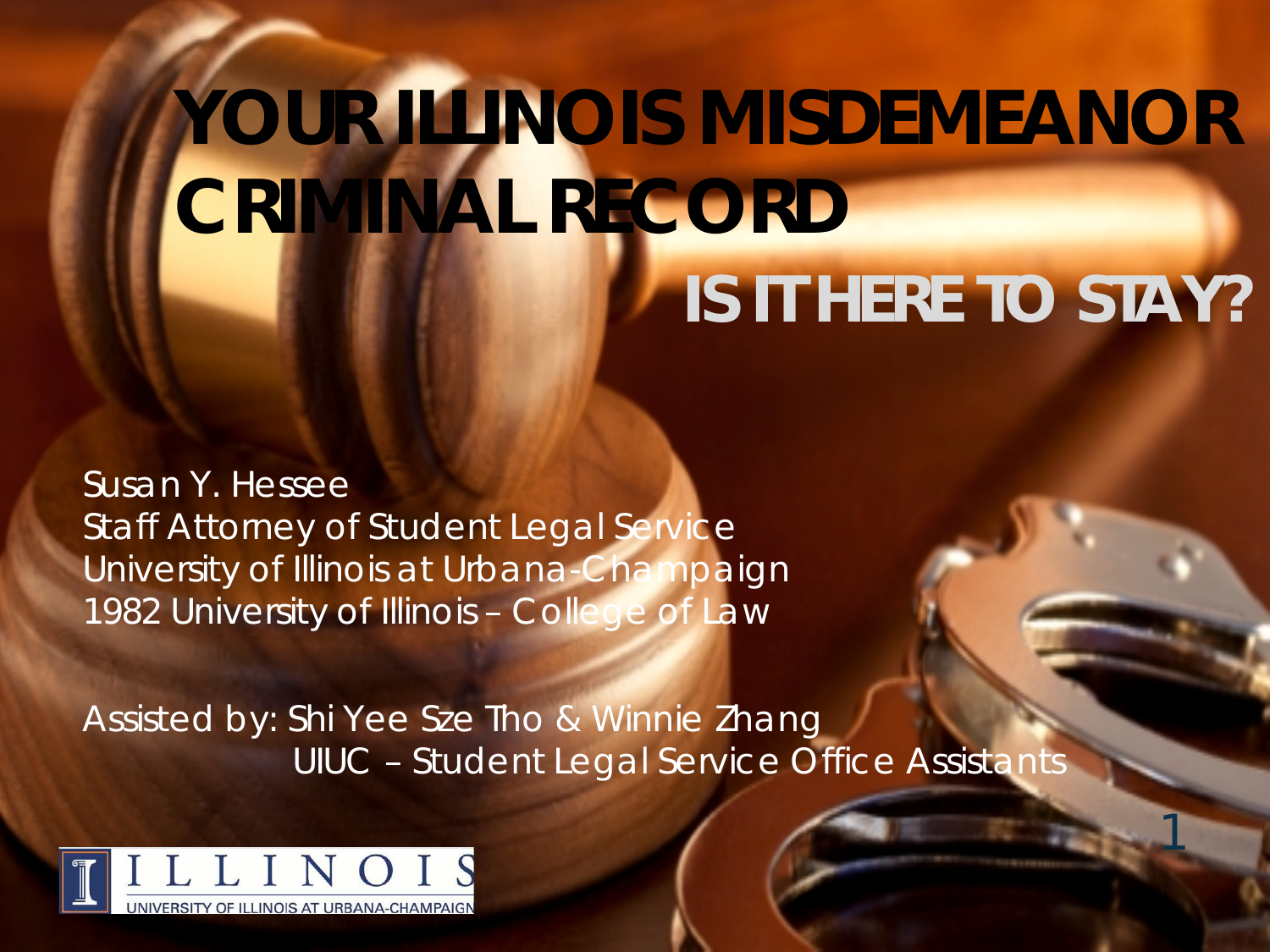

If you have been a defendant in a criminal matter in the state of Illinois, it may be possible to remove that matter from the public records. This can be done by way of expungement or sealing of records.

Pe

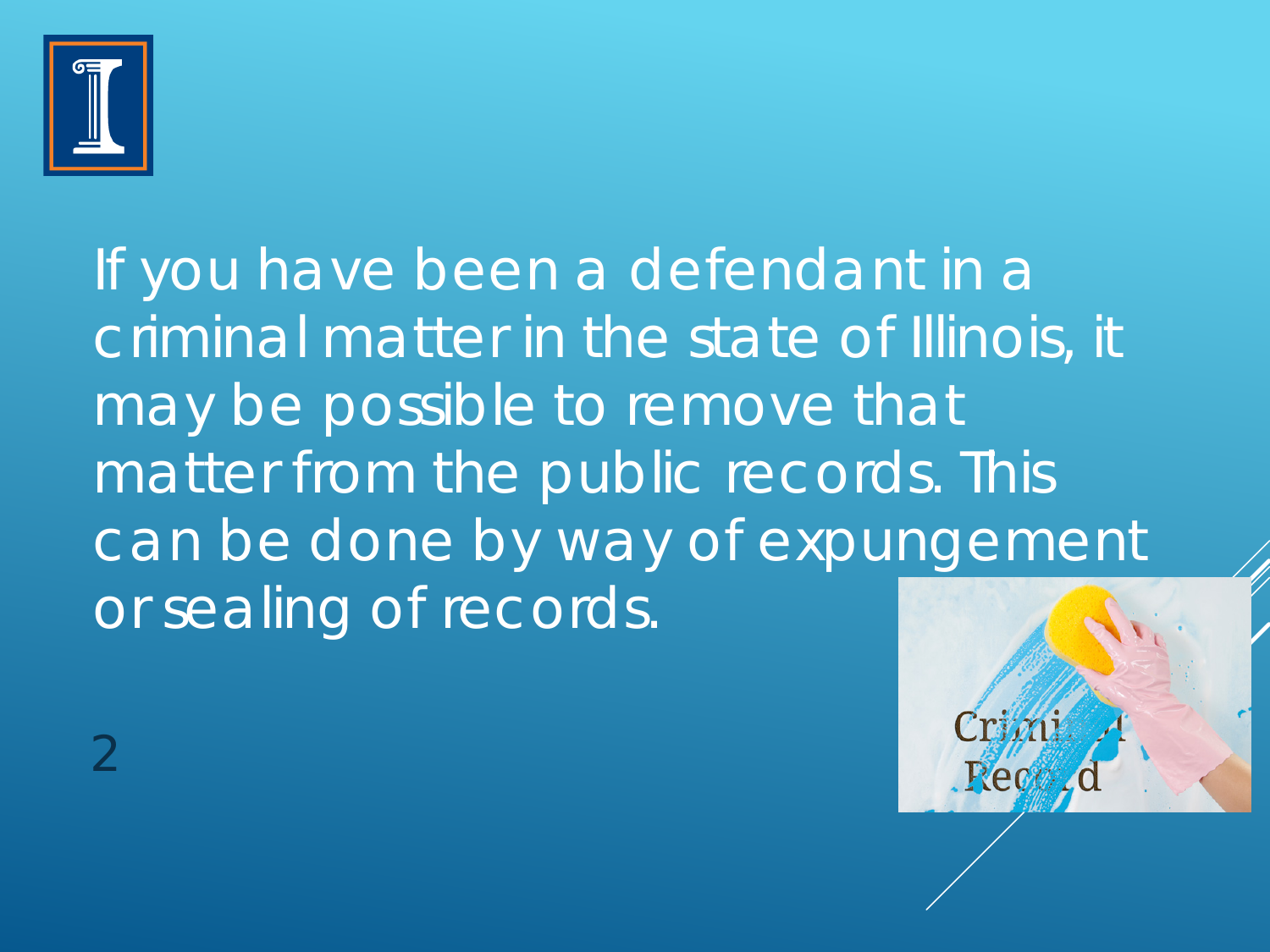

# EXPUNGEMENT OF RECORDS:

- **The destruction or returning to the petitioner (you) records of your** arrest and to remove your name from official indexes and public records related to the case.
- Only available for criminal arrests or cases not resulting in a conviction.



 May be undertaken immediately following an acquittal after trial, a pre-trial dismissal of the case, or if the arrest does not result in the filing of criminal charges.

3

If the matter resulted in a disposition of court supervision, then the waiting period to file an expungement is generally **TWO YEARS** after successful completion of the supervision.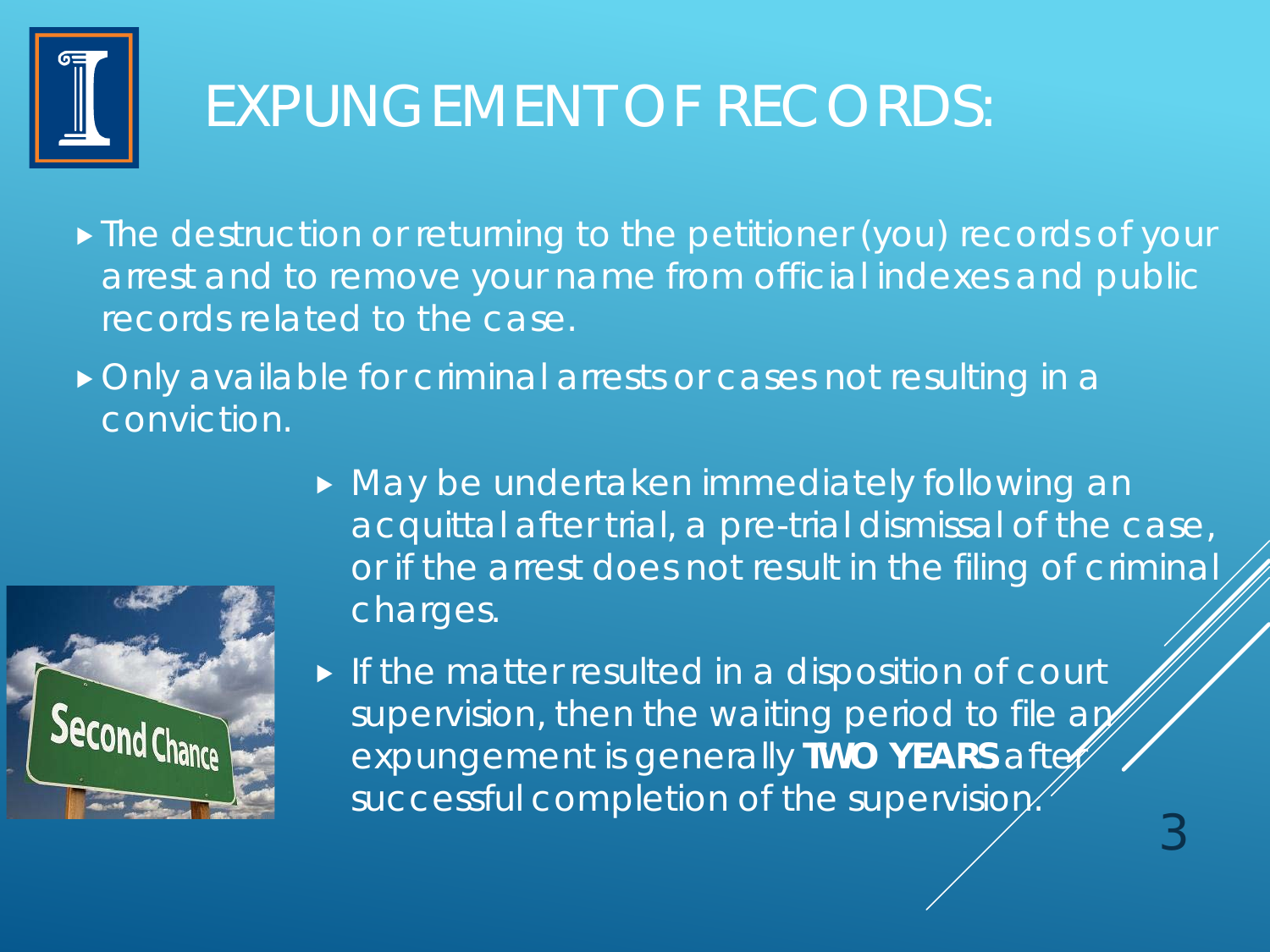

#### EXPUNGEMENT OF RECORDS *CONTINUED*

- A waiting period of 5 years is required for court supervision for the following offenses:
	- o Driving while uninsured
	- o Driving with suspended registration for non **insurance**

- o Display of fake insurance
- o Failure of scrap dealer to keep records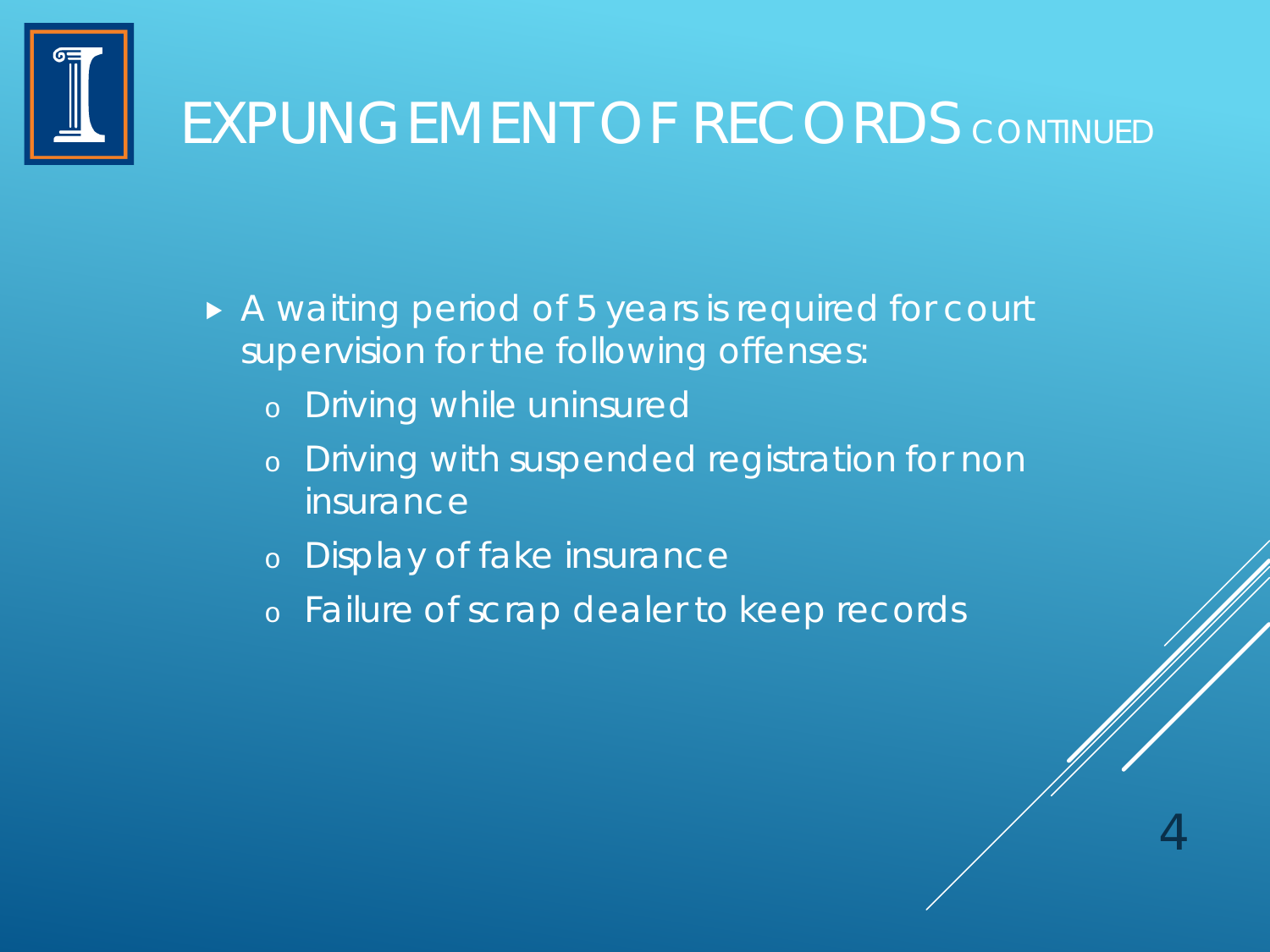

# EXPUNGEMENT OF RECORDS *CONTINUED*

- **Expungement is not available following court supervision for the** following offenses:
	- o Driving under the influence
	- o Dog fighting
	- o Sexual offense against a minor
- $\triangleright$  Probation for the following offenses may be expunged after a 5 year waiting period:
	- o Violation of the Cannabis Control Act (1st offense only)
	- o Violation of the Illinois Controlled Substance Act (1st offense) only)
	- o Violation of the Illinois Alcoholism & Other Drug Dependency Act, if the conviction has been vacated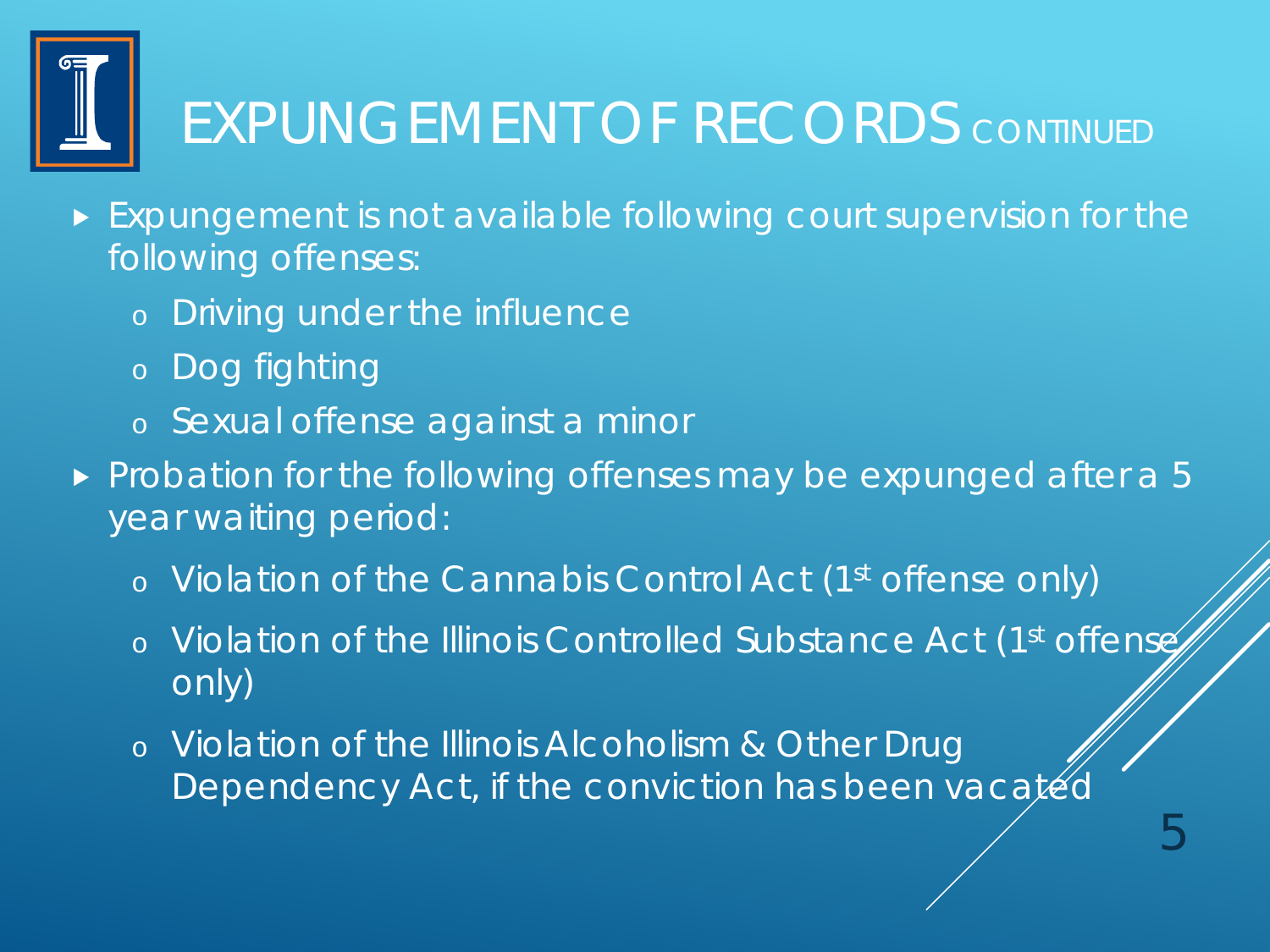

# SEALING OF RECORDS:

- **For misdemeanors which resulted in a** conviction.
- Records are maintained but are unavailable to the public without a court order.
- ▶ Your name is removed from official indexes and public records
- ▶ Law enforcement agencies and courts retain access to the records.

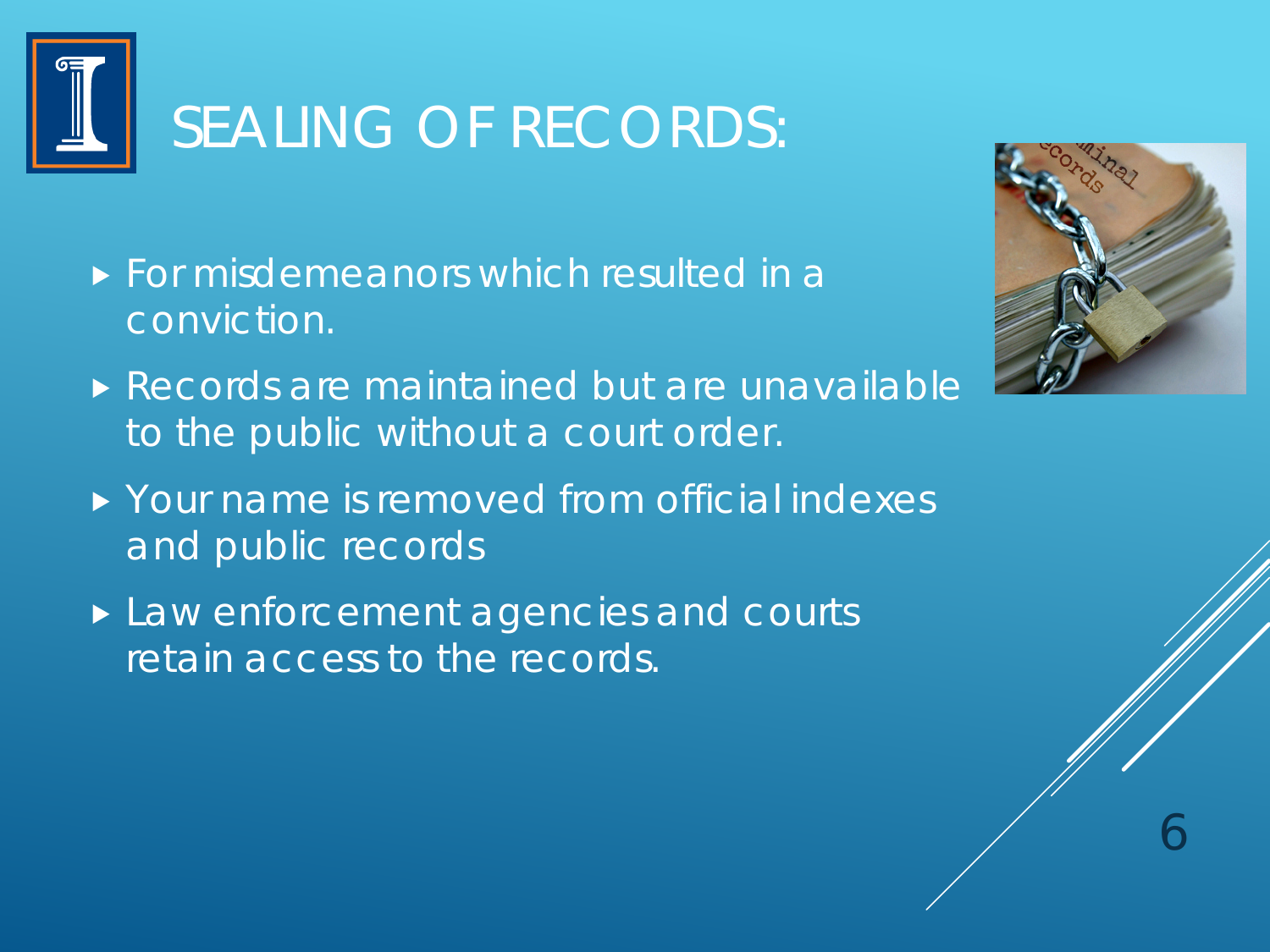

#### ARE THESE REMEDIES MINE AS A MATTER OF RIGHT?

- No; both expungement and sealing of records are discretionary.
- **Many factors are considered, including your** criminal conduct prior to and following the offense which you are trying to expunge or seal.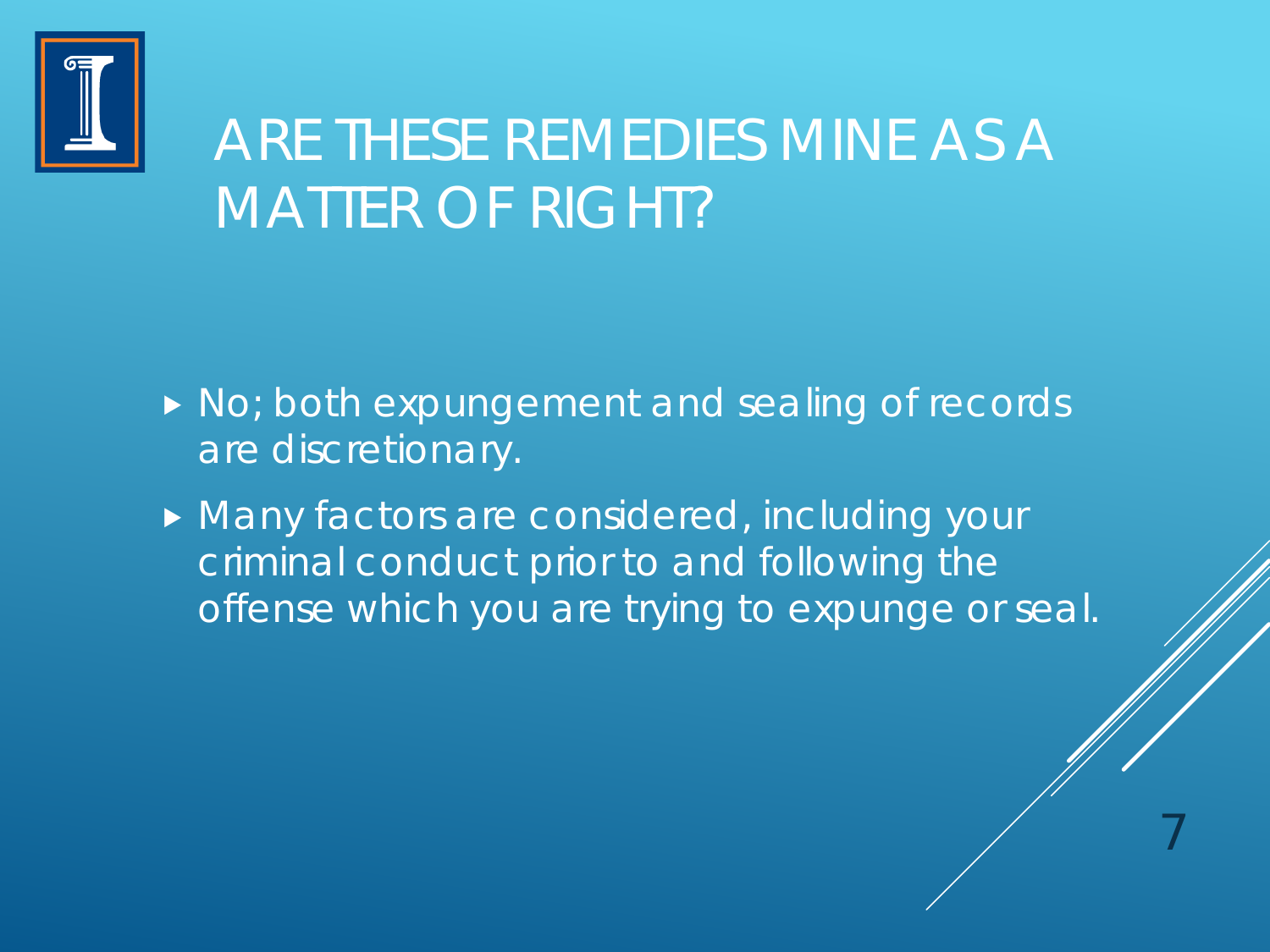

#### HOW DO I GET STARTED?

- ▶ In Champaign County, go to the Circuit Clerk's website, [www.cccircuitclerk.com,](http://www.cccircuitclerk.com/) click on the link for 'Forms' and download the Expungement section.
- If will include a set of instructions, as well as 5 separate packets.
- After reading the instructions, select the packet that best applies to you, and fill out the forms.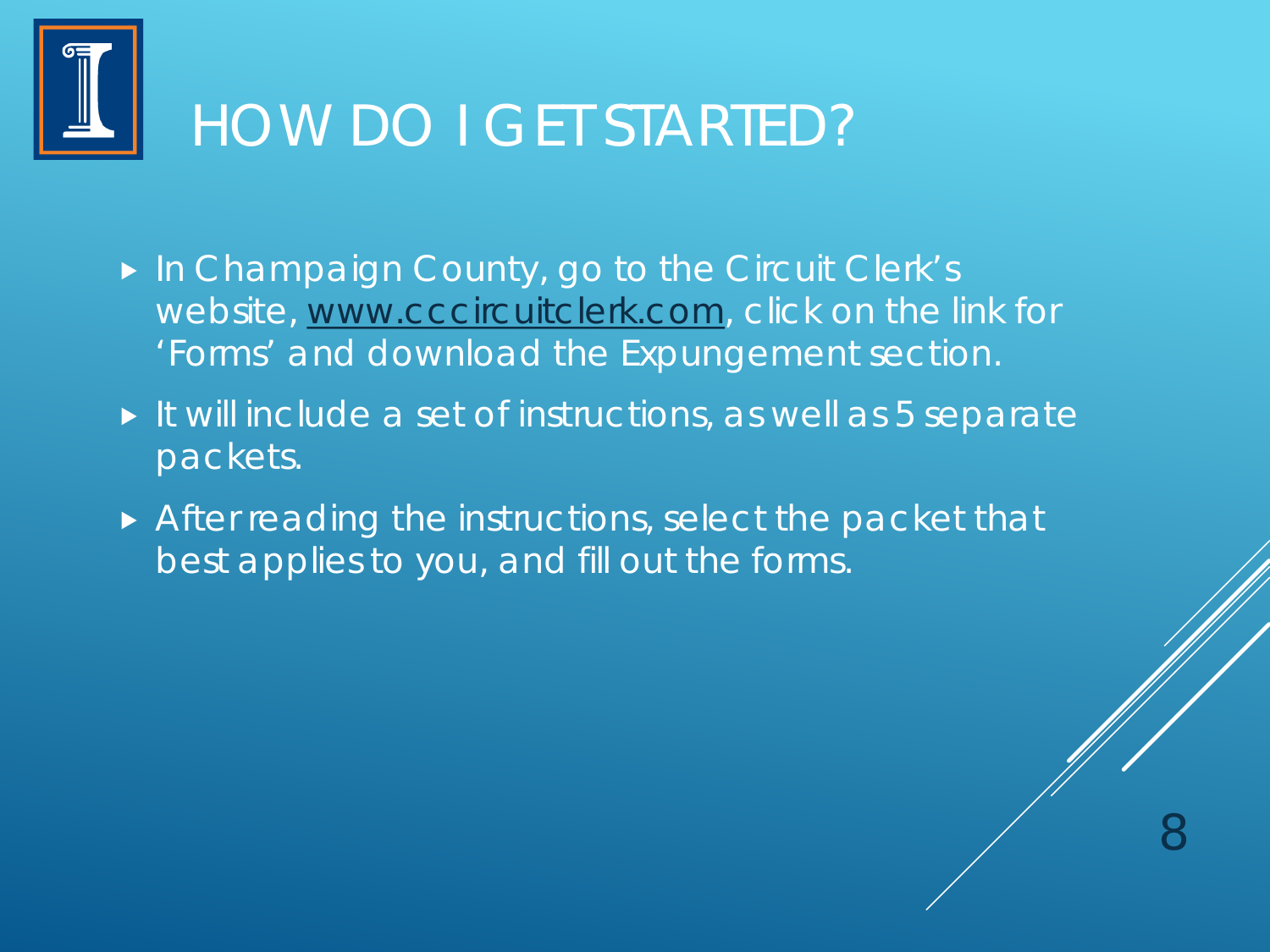

# WHERE DO I FILE MY PETITION?

**The petition must be filed in the county where the offense took place.**

**The cost to process the petition will be set by the Circuit Clerk; they will tell what that is.**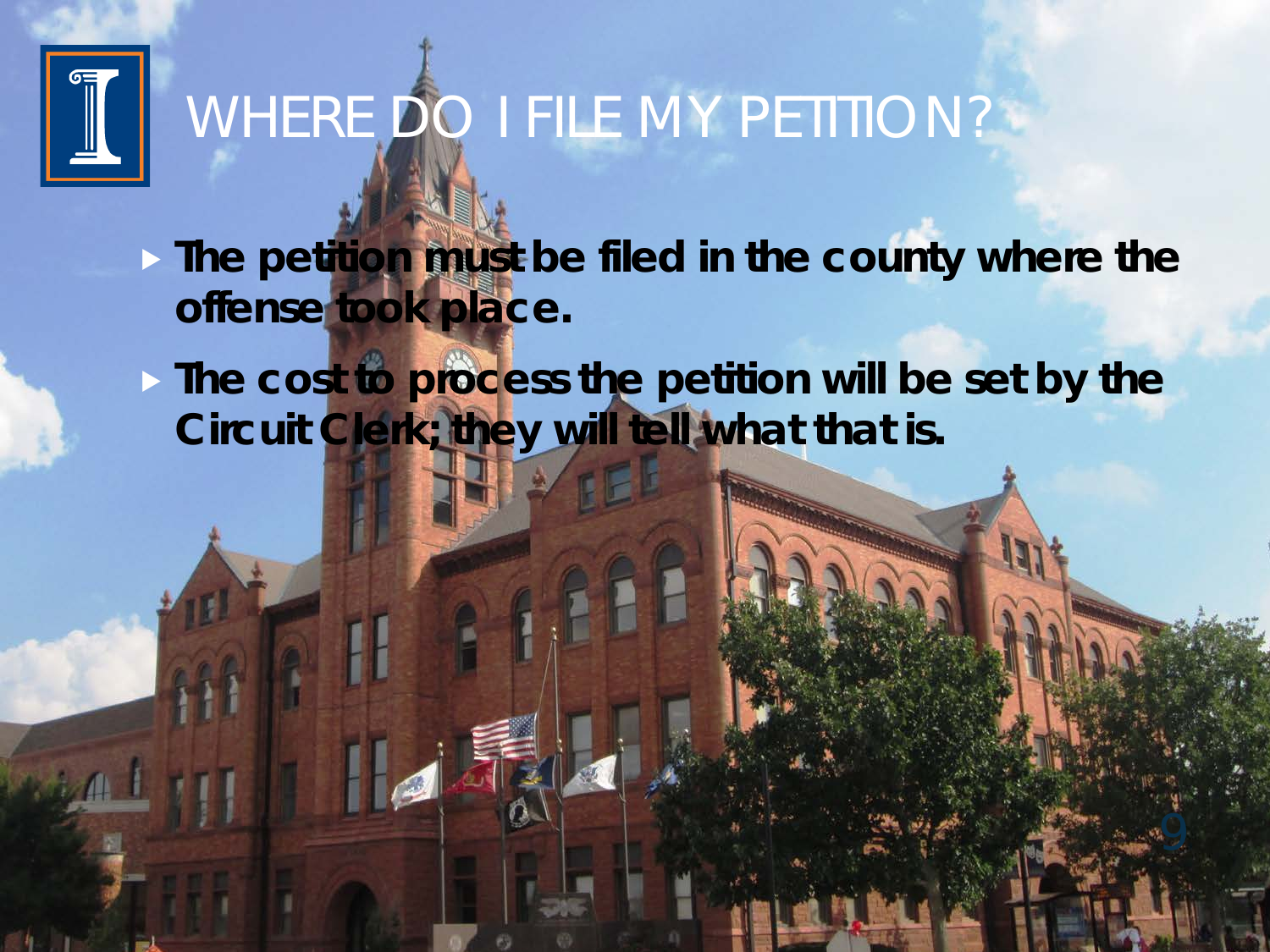

#### WILL I NEED TO APPEAR IN COURT?

10

If there are no objections to the petition, probably not.

If any agency objects, a court appearance will be necessary.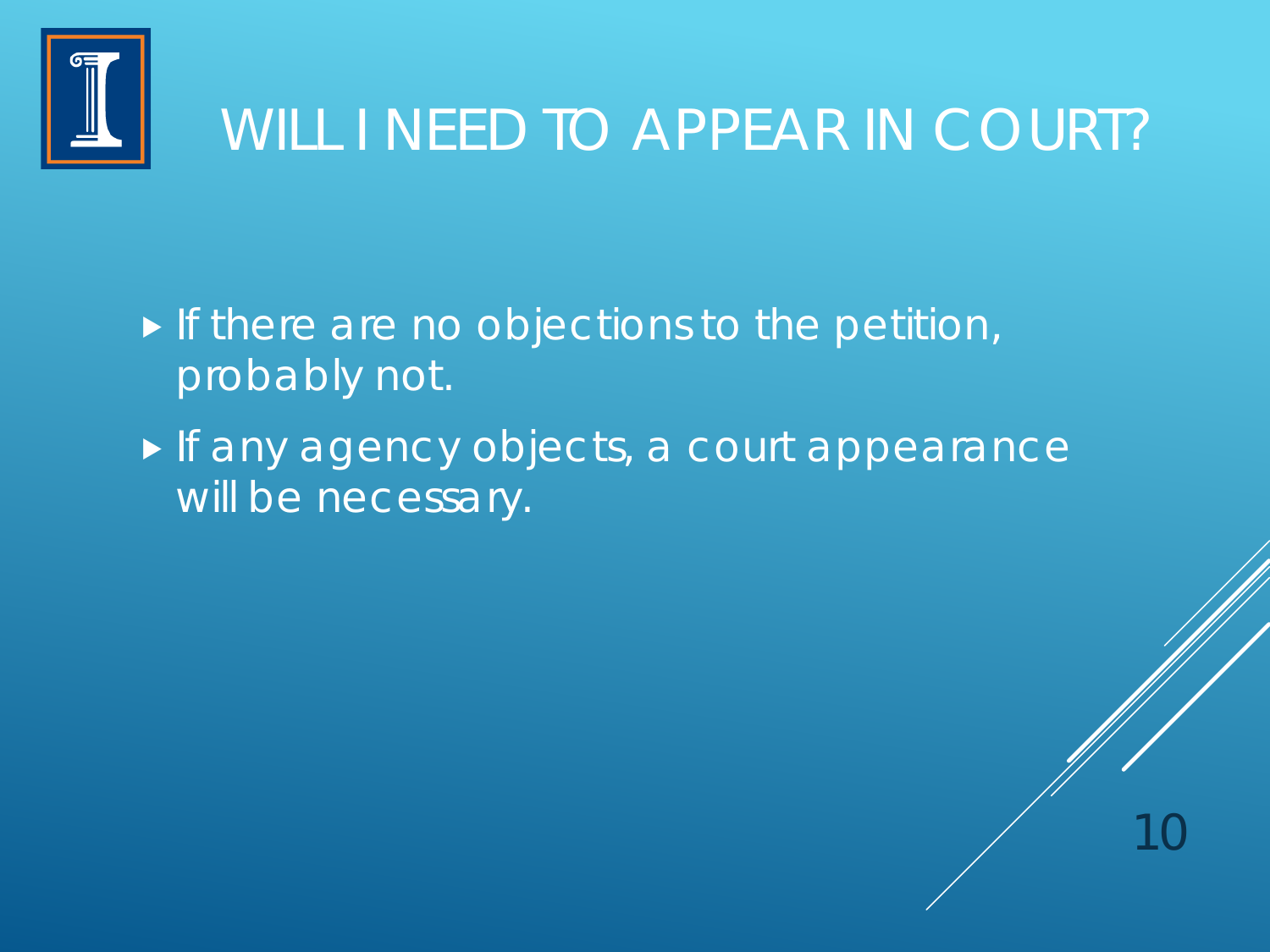

11

#### IF MY PETITION TO EXPUNGE/SEAL IS GRANTED, WILL IT BE AS IF NONE OF THIS EVER HAPPENED?

- Almost. Agencies such as the Federal Bureau of Investigation (FBI), other federal agencies, social media and other collections of information are not subject to order expunge or seal.
- With a few exceptions, Illinois employees are not permitted to ask about anything you may have had expunged or sealed.
- If you are seeking licenses as an attorney, for example, you will to need disclose your entire background, including anything you have had expunged or sealed.

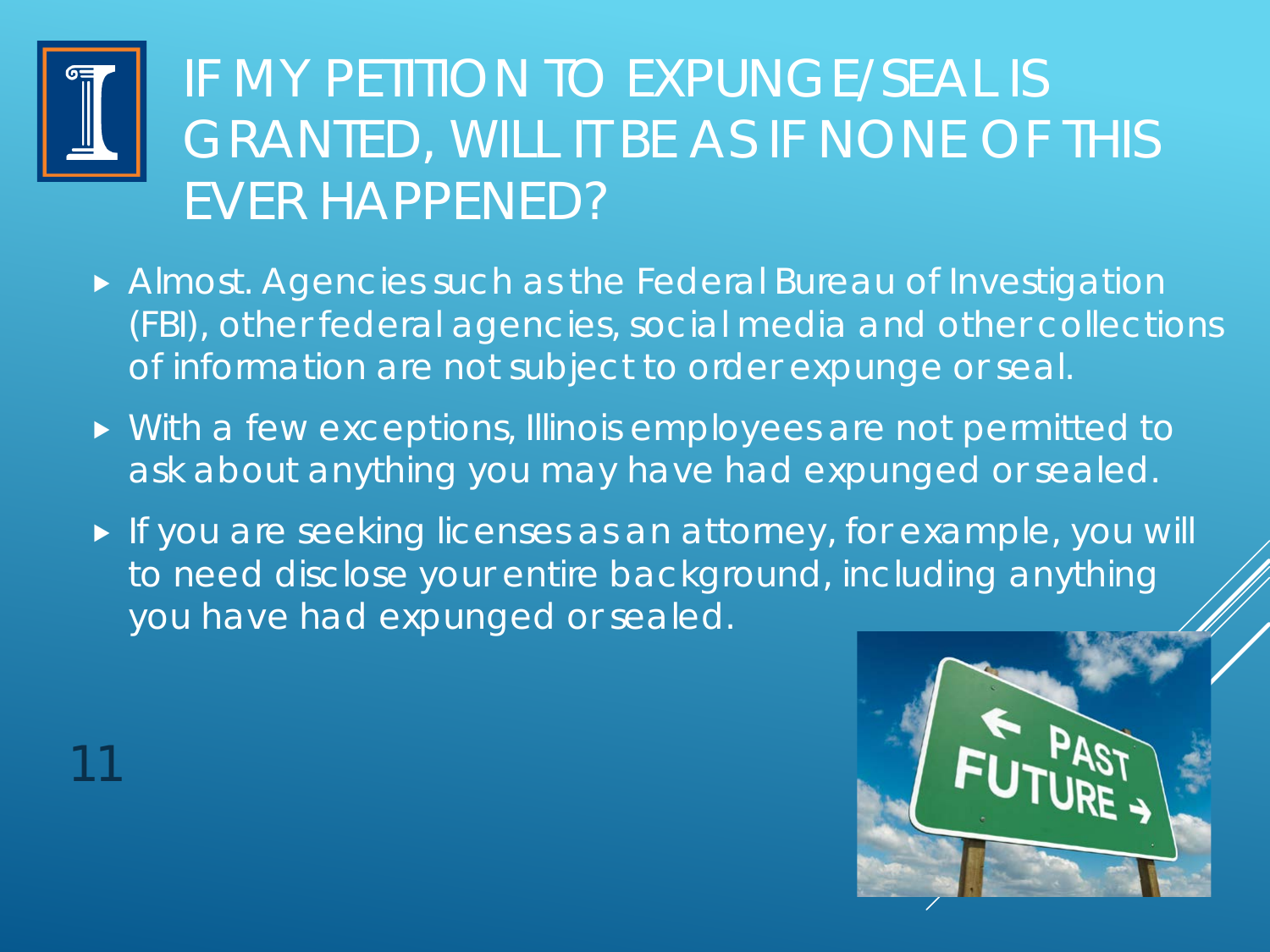

#### CONTACT INFO:

- Champaign County Sheriff: 204 E. Main St., Urbana, 61801
- Champaign Police Department: 102 N. Neil St., Champaign, 61820
- Urbana Police Department: 400 S. Vine St., Urbana, 61801
- ▶ For the U of I Police Department:

Julia Harper Office of University Counsel 258 Henry Administration Bldg. 506 South Wright St. Urbana, IL 61801

- ▶ Champaign County States Attorney: 101 E. Main St., Urbana, 61801
- ▶ Urbana City Attorney: 400 S. Vine St., Urbana, 61801
- ▶ Champaign City Attorney: 102 N. Neil St., Champaign, 61820
- **Federal Bureau of Investigation (FBI): www.FBI.gov**